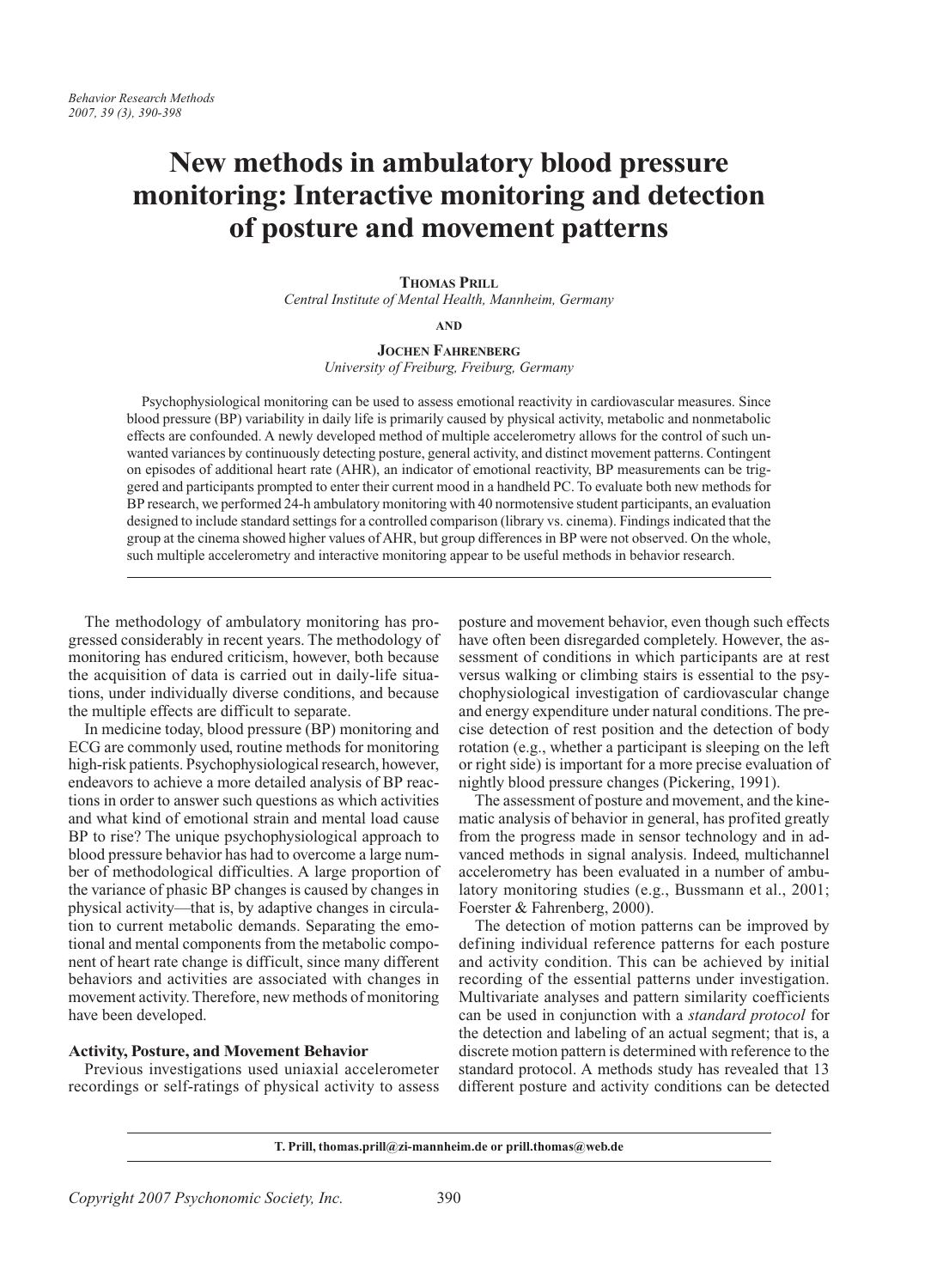reliably, with only 3.2% misclassifications (Foerster & Fahrenberg, 2000).

## **New Strategies in Ambulatory Assessment**

New assessment strategies have been developed that apply principles of standardized psychological testing and of experimental design to ambulatory assessment.

**Controlled (structured) assessment**. Segments of standardized or semistandardized measurement are included that serve as a reference for inter- and intraindividual comparisons.

**Interactive assessment**. Contingent on changes of certain physiological parameters, a participant can be prompted by a beeper signal to record specific events, activities, or symptoms. The work of Myrtek on interactive monitoring of additional heart rate has been exemplary in this regard (Myrtek, 2004; Myrtek et al., 1988).

#### **Computer-Assisted Self-Reports**

Ambulatory assessment of subjective state or symptom reports by handheld PCs appears to have many advantages in comparison with the paper-and-pencil method: alarm functions for prompting participants at predefined intervals, and a built-in reminder signal; reliable timing of input; flexible layout of questions and response categories; branching of questions and tailor-made sequential or hierarchical strategies; concealment of previously recorded responses from the participants; reduction of retrospection bias; and convenience and ease of transfer of the data to a stationary PC for statistical analysis. One can generally assume a higher reliability from such assessments (Fahrenberg, Hüttner, & Leonhart, 2001; H ufford, Shiffman, Paty, & Stone, 2001).

# **Additional Heart Rate (AHR) and the Freiburg Monitoring System (FMS)**

This innovative methodology consists of monitoring heart rate and physical activity in daily life and of the online partialing out of heart rate increases caused by physical activity. The remaining (additional) heart rate is assumed to indicate momentary emotional activation (or mental load) and with some practical constraints—serves for the interactive assessment of changes in emotion. The recorder/analyzer is programmed to trigger a handheld PC, which in turn signals the participant, with a beeper, to give a self-report on momentary activity, situation, and emotion. This occurs when the AHR exceeds a certain threshold, which is adjusted automatically to follow the general trend. Control periods are obtained by randomly interspersed trigger signals (Myrtek, 2004; Myrtek et al., 1988): The AHR detection algorithm was used and validated in a series of studies with many different samples and with around 1,300 participants.

The FMS (Myrtek, Foerster, & Brügner, 2001) contains the essential components of this methodology: continuous recording of the ECG, calibrated multiple accelerometry, measurement of general activity, calculation of AHR in real time (online), and triggering via a handheld PC. The detection of changes in posture and movement patterns is conducted offline. The trigger signal may be used to initiate further devices—for example, a BP monitor. Thus, the

FMS was adapted for psychophysiological research in BP reactivity in daily life. This methodology was used in the present field study.

# **Aims and Hypotheses**

The aim of this study was to evaluate two innovative methodologies in BP research: (1) continuous recording of physical activity, postures, and distinct motion patterns, and (2) interactive monitoring ofAHR (measurements depending on the occurrence of an AHR). To this end, our 24-h BP monitoring design included a section of largely standardized activities (controlled monitoring). The first of the two groups viewed an emotional movie in the cinema, and the second group spent time quietly reading in the university library (reading room).

We hypothesized that heart rate and BP would be higher for feedbacks initiated by an AHR (true signal) than for randomly interspersed feedbacks without anAHR (random signal). In addition, higher self-ratings of emotional activation would be elicited at true than at random signals. Overall, we expected higher AHR, heart rate, and BP, as well as higher self-ratings of emotional activation, at the cinema.

# **METHOD**

## **Participants**

In this study, 52 male university students from several faculties were recruited as paid voluntary participants over a period of 8 months. All participants provided written informed consent prior to their participation. In all, 12 of the data sets were excluded because of artifacts, mainly caused by technical problems not directly associated with the research question. The participants were randomly assigned to one of the two equally sized groups (library or cinema). Nearly all of them had normal blood pressure (4 had mildly elevated BP at initial rest in the laboratory; that is, systolic  $BP > 139$  and/or diastolic  $BP > 89$  mmHg.). The groups did not differ in physical features or in baseline measures of BP and heart rate (Table 1).

**Table 1 Mean Comparisons Between the Two Groups (Library vs. Cinema) for the Physical Characteristics and the Baseline Measurements**

|                      | Library<br>$(N = 20)$ |      | Cinema<br>$(N = 20)$            |     |                  |                  |
|----------------------|-----------------------|------|---------------------------------|-----|------------------|------------------|
|                      | M                     | SD   | M                               | SD  | $\boldsymbol{t}$ | $\boldsymbol{p}$ |
| Age (years)          | 25.1                  | 3.8  | 24.5                            | 3.6 | 0.47             | .64              |
| Body weight (kg)     | 73.3                  | 7.7  | 72.5                            | 9.8 | 0.29             | .78              |
| Body size (cm)       | 179.3                 | 5.3  | 180.2                           | 5.9 | $-0.48$          | .64              |
|                      |                       |      | Heart Rate (bpm, ECG)           |     |                  |                  |
| Night (lying)        | 57.3                  | 6.9  | 58.1                            | 7.5 | $-0.33$          | .74              |
| Laboratory (sitting) | 70.9                  | 12.3 | 68.1                            | 6.7 | 0.91             | .37              |
|                      |                       |      | Systolic Blood Pressure (mmHg)  |     |                  |                  |
| Night (lying)        | 112.1                 | 12.0 | 110.2                           | 6.4 | 0.60             | .55              |
| Laboratory (sitting) | 126.7                 | 12.6 | 122.3                           | 7.7 | 1.33             | .19              |
|                      |                       |      | Diastolic Blood Pressure (mmHg) |     |                  |                  |
| Night (lying)        | 60.0                  | 8.2  | 60.2                            | 4.6 | $-0.06$          | .95              |
| Laboratory (sitting) | 76.9                  | 9.6  | 75.6                            | 6.9 | 0.46             | .65              |

Note—*t* tests are for independent samples.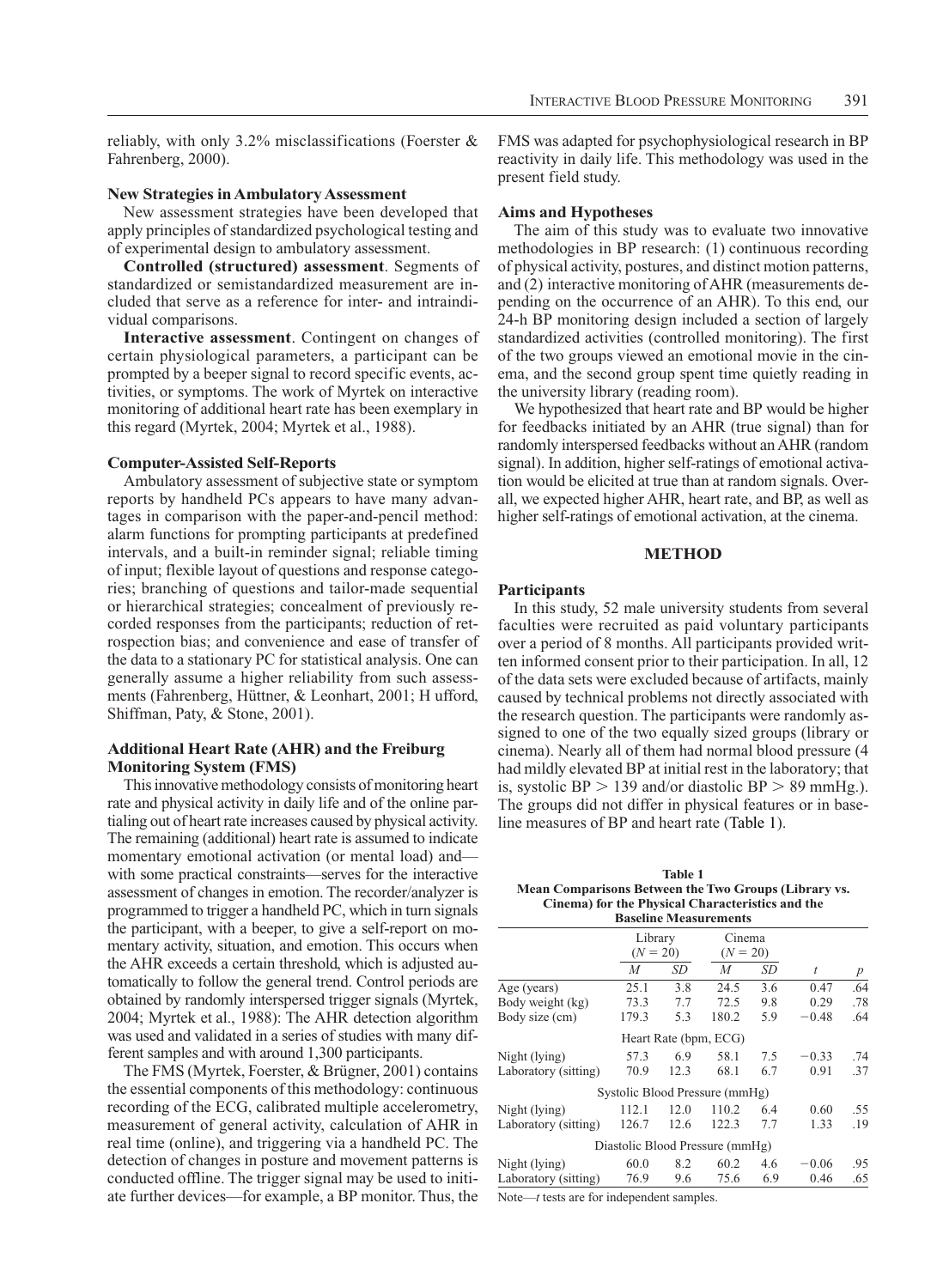# **Procedure**

The participants' premonitoring instruction and testing took place at the laboratory of the Psychophysiological Research Group, Freiburg. After electrodes and accelerometers were attached and checked, the BP cuff was applied and initial measurements were conducted. Afterward, subtypes of movement behavior were obtained to serve as reference conditions for the hierarchical classification of the posture and movement patterns (standard protocol). Finally, after further baseline measures, the participants were familiarized with the handling of the devices, and the 24-h monitoring began (the investigations of the different individual participants started at different points in time).

Participants belonging to the cinema group were instructed to view an emotional movie in the cinema (in one of four genres—action, thriller, melodrama, or horror—selected by the investigator), and the members of the library group were instructed to spend the time quietly at a certain place in the reading room of the university library. For the rest of the day, the participants' activities were not restricted, except for activities that would require extreme exertion or be unsafe with the monitoring equipment (e.g., taking a shower). However, all participants were asked to manually initiate a BP measurement on one occasion after climbing a stairway. During the recording period, all participants kept a log in which they recorded the period during which they were in the controlled setting (library or cinema) and the time at which they measured BP as requested, as well as their times of going to sleep and of other specific events.

The next day, after removing the devices, the participants filled out a questionnaire concerning general issues, such as reactivity phenomena and the unpleasantness of the study. After postmonitoring debriefing, the participants received their financial reward.



**Figure 1. Placement of the ECG electrodes, accelerometers, and devices.**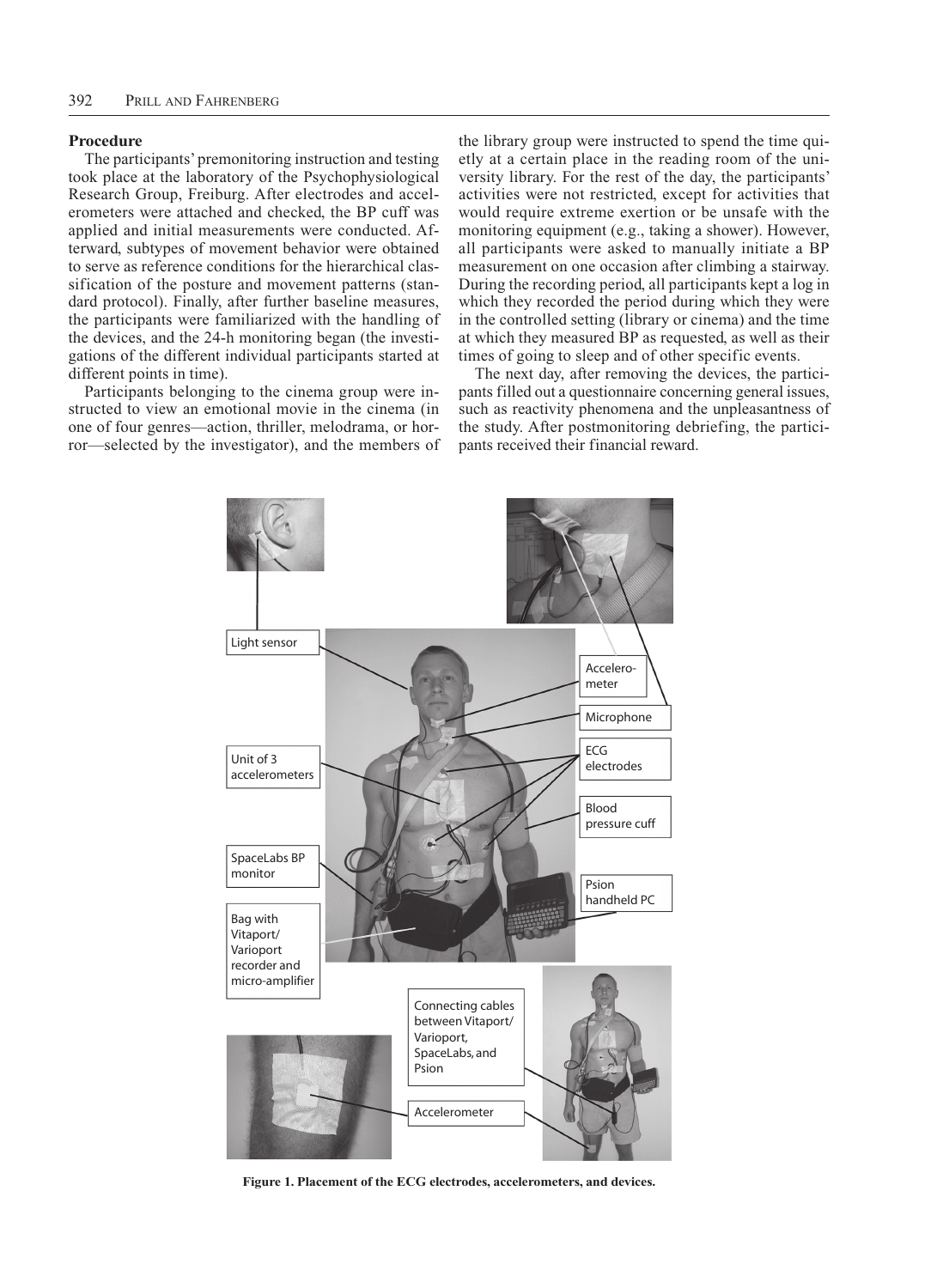| Devices Used, Variables, and the Allocation of the Channels |                                                                                                                                               |                                                                                                                                                                                     |                                                                                    |                                                                                                       |  |  |  |  |
|-------------------------------------------------------------|-----------------------------------------------------------------------------------------------------------------------------------------------|-------------------------------------------------------------------------------------------------------------------------------------------------------------------------------------|------------------------------------------------------------------------------------|-------------------------------------------------------------------------------------------------------|--|--|--|--|
| Device                                                      | Channels                                                                                                                                      | Placement                                                                                                                                                                           | Variable                                                                           | Software/Algorithm                                                                                    |  |  |  |  |
| Vitaport/Varioport<br>(recorder/analyzer;<br>8 channels)    | $1. ECG-F$<br>2. Accelerometer<br>3. Accelerometer<br>4. Accelerometer<br>5. Accelerometer<br>6. Accelerometer<br>7. Light sensor<br>8. Voice | Nehb anterior (mod.)<br>Sternum (sagittal)<br>Sternum (transversal)<br>Sternum (vertical)<br>Right thigh (sagittal)<br>Chin (sagittal)<br>Processus mastoideus<br>Lateral at larynx |                                                                                    | Special filtering<br>FMS algorithm for detection<br>of 10 subtypes of motion<br>patterns and postures |  |  |  |  |
| Calculated variables:                                       |                                                                                                                                               |                                                                                                                                                                                     | Physical activity<br>Heart rate (ECG)<br>Additional heart rate<br>Feedback (types) | Index derived from<br>Channels $2, 3, 4,$ and $5$<br>Algorithm (FMS)<br>Algorithm (FMS)               |  |  |  |  |
| SpaceLabs Model 90207<br>(blood pressure [BP] monitor)      |                                                                                                                                               | Upper arm $(BP \text{ cuff})$                                                                                                                                                       | Systolic BP<br>Diastolic BP<br>Heart rate                                          | Trigger by algorithm (FMS)                                                                            |  |  |  |  |
| Psion Series 3a<br>(handheld PC)                            |                                                                                                                                               |                                                                                                                                                                                     | Acoustic alarm<br>Self-reports                                                     | Trigger by algorithm (FMS)<br>MONITOR for data acquisition                                            |  |  |  |  |

**Table 2**

# **Physiological Methods**

Figure 1 depicts the placement of devices, electrodes, and accelerometers.An overview of the channels and variables used is presented in Table 2.

**Electrocardiogram (ECG)**. The ECG was recorded via a chest lead in which the R-wave was optimized (modified Nehb anterior lead).

**Calibrated multiple accelerometry**. The accelerometers(IC Sensor, Model 3031) were piezoresistive and had wide bandwidth (i.e., DC and AC response), high sensitivity ( $\sim$ 1 mV/*G*; standard range,  $\pm$ 2*G*), and a typical accuracy of  $\pm 0.2$ %. The frequency response was practically linear up to the kilohertz range. The accelerometers (supplied by Meditec Becker, Karlsruhe, Germany) were  $20 \times$  $20 \times 2$  mm in dimension and weighed 4 g.

Each accelerometer was calibrated for a specific Vitaport/Varioport amplifier channel by measuring the signal under controlled inclination—that is, by rotating the accelerometer, providing a signal output corresponding to  $+1G$ and  $-1$ *G* (the gravitational constant). The DC output was zero when the sensitive axis was perpendicular to the gravitational axis. The recordings were obtained with a 32-Hz sampling rate and low-pass filtering at 24 Hz. A higher sampling rate was both unnecessary and, given the limited storage and battery power, undesirable. Physical activity was expressed as units (the signals were vectorial added and transformed in units by logarithmic amplification).

The accelerometers were positioned as follows:

*Sternum*. A unit of three uniaxial accelerometers was placed at the sternum about 5 cm below the jugulum, with the sensitive axes pointing in vertical, sagittal, and lateral directions—that is, in the *z*-, *x*-, and *y*-directions, respectively.

*Thigh*.Another accelerometer was placed on the frontal aspect of the right thigh, distal from m. rectus femoris, about 5 cm above the patella, with the sensitive axis pointing in a sagittal direction.

The accelerometers were fixed to the skin with adhesive medical tape.

The standard protocol was performed in a fixed order, with each condition lasting at least 40 sec: (1) sitting upright, (2) sitting leaning forward about 20º from upright position, (3) sitting leaning backward about  $-45^\circ$  from upright position, (4) standing, (5) lying back, (6) lying on the right side, (7) lying on the left side, (8) walking, (9) going upstairs, (10) going downstairs.

**Blood pressure monitoring**. The SpaceLabs (Model 90207) BP monitor was set to record ambulatory BP at intervals of 60 min during the 24-h monitoring period (including the night). Additional measurements associated with the feedback algorithm were restricted to daytime.

**Further parameters**. Further channels were used to continuously obtain data that were useful in the discrimination of settings and activities. For the recording of head movements (e.g., nodding), an accelerometer was placed below the chin. Speaking was recorded with a small electrodynamic microphone placed laterally at the larynx.The light sensor was a photodiode BPW mounted on the processus mastoideus. The microphone and the sensors were fixed with adhesive medical tape, and all signals were sampled at 32 Hz.

**Recorder/analyzer**. Vitaport 2 or Varioport (Becker Meditec, Karlsruhe, Germany) were used for the multichannel recording. Vitaport 2 and Varioport are generalpurpose digital recorders/analyzers (32-bit microprocessor, 16 MHz) with minimized dimensions and power consumption designed for prolonged ambulatory recording. They weigh 700 g and 170 g, respectively. The recorder was carried in a padded bag worn on a belt at the waist. Postprocessing was carried out with the Vitagraph software (Jain, Martens, Mutz, Weiß, & Stephan, 1996) or with add-on analysis programs developed by the user.

# **Self-Report Data Methods**

A handheld PC was used for recording self-reports. A Psion handheld computer (Series 3a, Psion PLC, London) and the MONITOR software were used (Fahrenberg et al., 2001). MONITOR is a flexible program with an exten-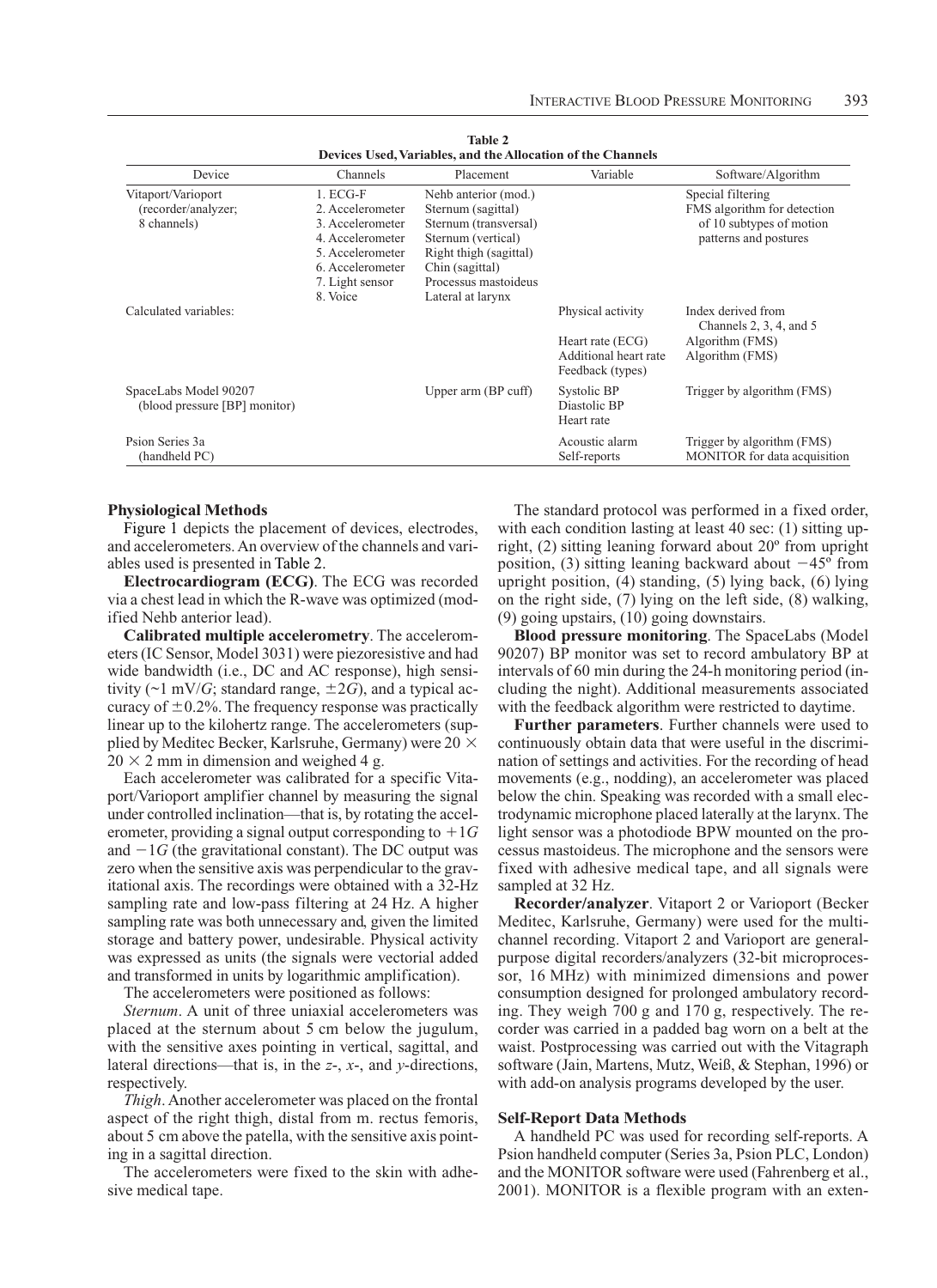sive repertoire of features. In the present study, MONI-TOR displayed items regarding participants' whereabouts, companionship, their activities and current feelings (active/efficient, strenuous/burdensome situation, mentally tense, emotionally tense, excited/nervous, depressed, exhausted/sleepy, and distracted by answering the items). The participants were instructed in the use of the equipment and trained how to respond to questions presented on the handheld PC's display.

# **Controlling and Timing of Data Acquisition**

The recorder/analyzer, Vitaport or Varioport, was connected by a cable to the BP monitor and the handheld PC. The feedback algorithm triggered automatic BP measurements and activated the handheld PC. BP measurement usually required about 40–50 sec, and the handheld PC was therefore activated 60 sec after the BP monitor (the handheld PC questions concerned the point in time immediately prior to the BP measurement).The handheld PC and BP monitor were only triggered during the day. Prior to sleep, the participants were able to turn off the handheld PC—thus ensuring that both devices could not be triggered during sleep—but the recording of physiological variables, including the hourly BP measurements, continued without any interruption. Upon waking, the participants were requested to turn on the handheld PC again.

**Additional heart rate**. Calculation of episodes of additional heart rate took place online. Heart rate and physical activity during each minute were compared with the moving average for the previous 3 min in order to detect emotional events. An emotional event was assumed if the heart rate of a given minute was at least 3 beats/min greater than the average of the previous minutes, with no or negligible increase in physical activity. If physical activity increased, the minimal additional heart rate used to indicate an emotional event increased as well. The algorithm for this procedure was adapted individually in order to optimize the detection of emotional events(for a detailed description, see Myrtek, 2004; Myrtek et al., 2001). The devices (BP monitor and handheld PC) were triggered every 10–20 min, resulting in an average of four different measuring times per hour (after a feedback, there was no further feedback in the following 10 min). The feedbacks were either "true" signals, indicating the occurrence of additional heart rate, or "random" signals, without additional heart rate. True and random signals were activated at an approximate ratio of 3:1. For interindividual comparisons of the AHR, offline calculations are used that were not affected by the adaptive procedures for each individual. In order to achieve integer numbers, AHR was multiplied by 10.

**Validity of the AHR algorithm in the present study**. To ensure that physical activity reflects metabolic demand, there must be a strong correlation between physical activity, as measured by the accelerometers, and heart rate. To make certain that AHR is not caused by metabolic demand, there should be no correlation between AHR and physical activity (Myrtek, 2004). As expected, the (pooled) within-subjects correlation was high between activity and heart rate  $(r = .74)$ , low between AHR and activity  $(r = .74)$ 

.03), and low between AHR and heart rate  $(r = .18)$ . Altogether, these correlations indicate the proper operation of the algorithm.

#### **Data Analysis**

**Raw-signal data analysis and segmentation**. The continuous physiological recordings were evaluated in several steps with the software system FMS (Myrtek et al., 2001), which includes SAS macros for a number of tasks: the parameterization of biological signals, visual control of artifacts, offline calculation of AHR, hierarchical classification of the posture and movement patterns, and the integration of data from different sources. The parameterization provided averages for each physiological variable, with a time resolution of 60 sec.

Segmentation into day and night segments was performed on the basis of the information given by the participants, and the segmentation was modified according to the records for movement activity and room brightness. The primary means of segmentation was the kinematic detection and analysis of posture and of movement patterns (with reference to the individual standard protocol). Some definitions were necessary in order to account for method-dependent time lags. The BP values of different postures and motion patterns were compared in the following way: The BP values were considered in relation to the posture and movement pattern in the minute preceding the measurement, because participants frequently discontinued a movement activity and rested so as not to disturb the BP measurement. Thus, the BP values largely reflect the activity prior to the measurement. In order to compare true and random signals, BP values were similarly related to conditions in the minute preceding the measurement, because the minute preceding BP measurement was used to calculate the corresponding AHR.

The library and cinema settings were of particular interest in this study. Here again the segmentation was based on the details provided by the participants and modified using the records of movement activity and posture. Moreover, the data from the light sensor was used to exactly detect the setting of the cinema. The essential condition for both settings was sitting position. Once these settings had been determined, only data from the sitting position were analyzed. This condition was also essential for the comparison of true versus random signals.

**Statistical data analysis**. The statistical analysis comprised descriptive statistics,  $\chi^2$  tests, group comparisons through *t* tests for independent samples, and a segment comparison using *t* tests for dependent samples. A *p* value of .05 was considered a statistically significant difference.

### **RESULTS**

In the course of monitoring, an average of 1,205 valid minutes of recording were obtained from each participant. An average of 36 self-reports (via handheld PC) and 30 BP values following a feedback signal were recorded for each participant.The discrepancy in numbers between BP readings and self-reports can be explained by occasional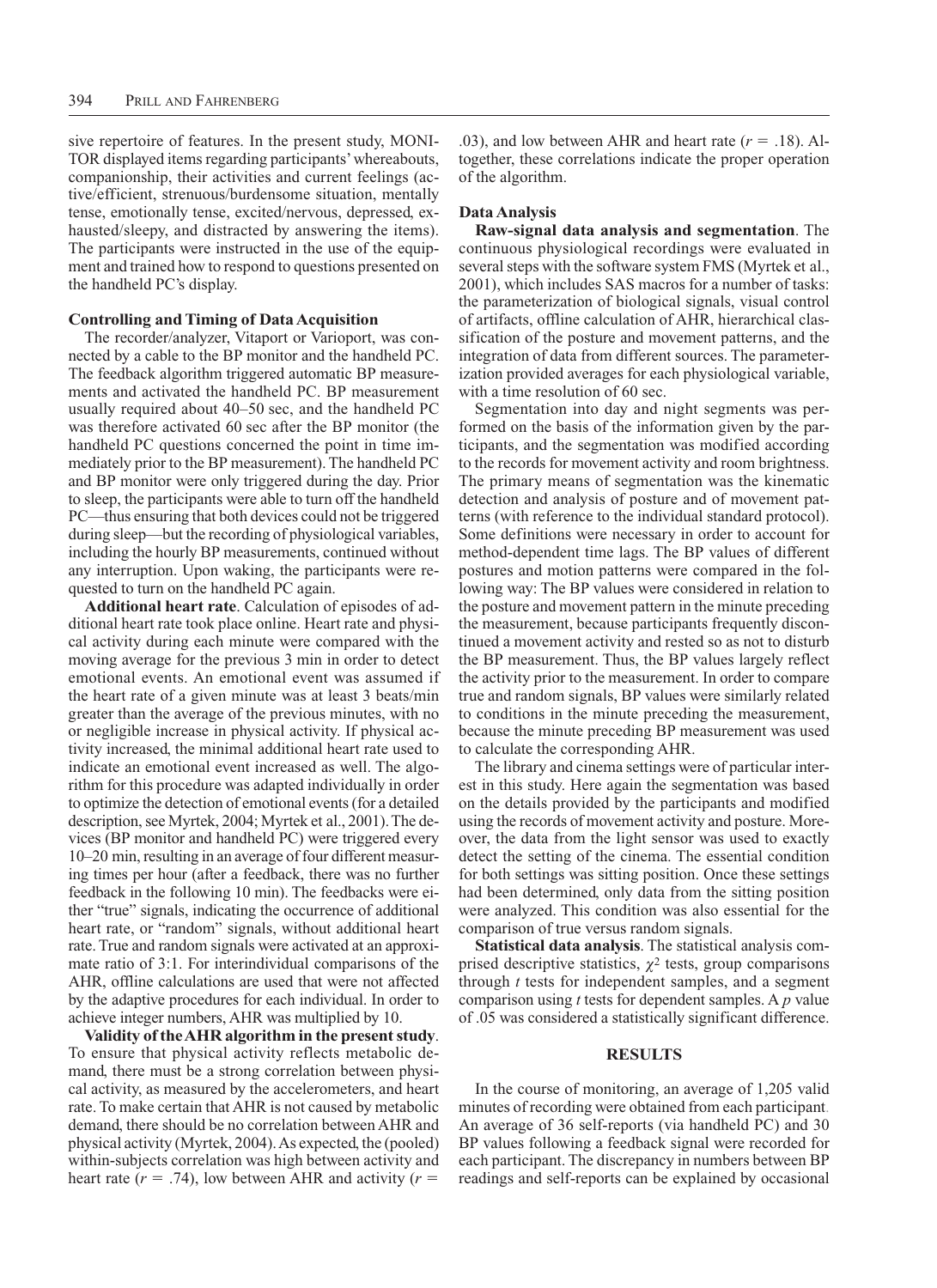artifactsin BP measurement.An average of 7 BP measurements and 7 self-reports were assessed for the controlled library/cinema settings (in sitting position).

# **Comparison of the Signal Types in the 24-h Segment**

The hypothesis that a higher heart rate would be measured for true signals than for random signals in the sitting position was confirmed (difference  $= 4.7$  bpm;  $t(39) =$ 5.23,  $p < .001$ , effect size  $d = 0.45$ ). Contrary to our expectation, however, there was no significant increase in BP values for true signals (see Table 3). Comparisons between signal types revealed no differences in means and standard deviations related to different self-report items.

# **Settings (Library vs. Cinema)**

**Physiological parameters**. As expected, in comparison with the library segment (total), the cinema segment (total) showed higher values of AHR (calculated offline; difference = 1.0;  $t(38) = 2.56$ ,  $p = .015$ ,  $d = 0.81$ ). No group differences were evident, however, in the other cardiovascular parameters (heart rate or BP). Furthermore, there were no differences between the two groups in BP level—that is, in change scores relating to averages of nightly BP measures (lying position). But there were group differences with respect to the activity index, the average of which was higher in the library group (difference = 2.6;  $t(38) = 4.68$ ,  $p < .001$ ,  $d = 1.48$ ). See the comparisons of the physiological parameters (library vs. cinema) in Figure 2.

**Self-report data (handheld PC)**. In comparison with the group in the library, participants in the cinema scored higher for items of emotional activation; this confirmed the hypothesis (see Figure 3). In the cinema, the participants felt emotionally more tense (difference  $= 1.0$ ;  $t(38) = 3.17, p = .003, d = 1.00$ ) and more nervous (difference = 1.0;  $t(38) = 3.16$ ,  $p = .003$ ,  $d = 1.00$ ). Furthermore, in the cinema condition, participants felt more strongly distracted by having to answer the items.

## **Further Comparisons**

**Segment comparisons (day vs. night, resting vs. moving)**. Besides the comparison for the library versus

**Table 3 Mean Comparisons Between Signal Minutes With Occurrence of an Additional Heart Rate (True Signals) and Minutes Without an Additional Heart Rate (Random Signals) for Physiological Data**

| True<br>Signals |     | Random<br>Signals |      |       |         |
|-----------------|-----|-------------------|------|-------|---------|
| M               | SD  | M                 | SD   | t     | p       |
| 128.0           | 9.5 | 127.1             | 9.0  | 1.08  | .29     |
| 76.7            | 7.7 | 76.6              | 7.6  | 0.26  | .80     |
| 12.3            | 3.4 | 11.8              | 6.8  | 0.42  | .68     |
| 79.7            | 9.0 | 75.0              | 11.6 | 5.23  | < 0.001 |
|                 |     |                   |      |       |         |
| 13.4            | 27  | 0.3               |      | 29.69 | < 0.01  |
|                 |     |                   |      |       |         |

Note—Comparisons are restricted to measures while in sitting position (without bicycling). *t* test results are for dependent samples.  $N =$ 39. BP, blood pressure.

the cinema, Figure 2 also contains comparisons for day versus night and resting versus moving ("resting" includes all lying and sitting positions, as well as standing; "moving" includes walking, going up- and downstairs, and bicycle riding). Figure 3 also contains comparisons regarding emotional activation for resting versus moving and for the day segment.

**Comparison of categories of posture and distinct motion patterns**. Figure 4 depicts the differences between the categories of posture and distinct motion patterns with regard to BP and heart rate. An interesting comparison includes the three lying positions (lying back, on the left side, and on the right side of the body). Only right-handed participants, with the BP cuff mounted on their left arm, were considered. Lower blood pressure values were evident when lying on the right side of the body because the relative height of the cuff deviated from the level of the heart (difference: for systolic BP, 11 mmHg; for diastolic BP, 7 mmHg).

# **Participants' Evaluation**

The participants completed a questionnaire so that we could evaluate their acceptance and responses to this particular method. Only 2 out of 11 items revealed significant differences between the library and cinema groups: The library group was more inclined to rate the investigation as *interesting* (5.5 on a 7-point scale, as compared with 4.7;  $t = 2.3$ ,  $p = .026$ ) and expressed greater willingness to take part in another study of this kind [15 participants stated *yes* and 5 *maybe*, as compared with 6 *yes* and 12 *maybe* from the cinema group;  $\chi^2(2) = 8.74$ , *p* = .013]. The participants were asked whether their behavior was influenced by the presence and use of the monitoring methodology and whether self-reports (via the handheld PC) were prompted too frequently. The participants responded on average with 3.4 and 4.4, respectively, on a 7-point rating scale  $(1 = not at all, 7 = totally)$ .

# **DISCUSSION**

The general aim of this investigation was to assess new strategies of BP monitoring under everyday conditions: (1) the continuous recording of physical activity, posture, and distinct motion patterns, and (2) interactive monitoring of additional heart rate. The advantages of calibrated multiple accelerometry in the detection of posture and motion during ambulatory monitoring were clearly demonstrated in this investigation. This methodology permits higher precision in segmentation (and standardization of the conditions for testing) and supports the evaluation of BP measures.

Depending on activities or settings, the segmentation of individual records may be difficult in some instances. In this case, the additional variables that we recorded proved useful. The light sensor allowed for more reliable discrimination between the cinema and other settings and between the day and night segments. Speech activity (voice) and increased head movements (nodding) were important sources of information for the determination of social interaction. The measurement of ambient parameters, such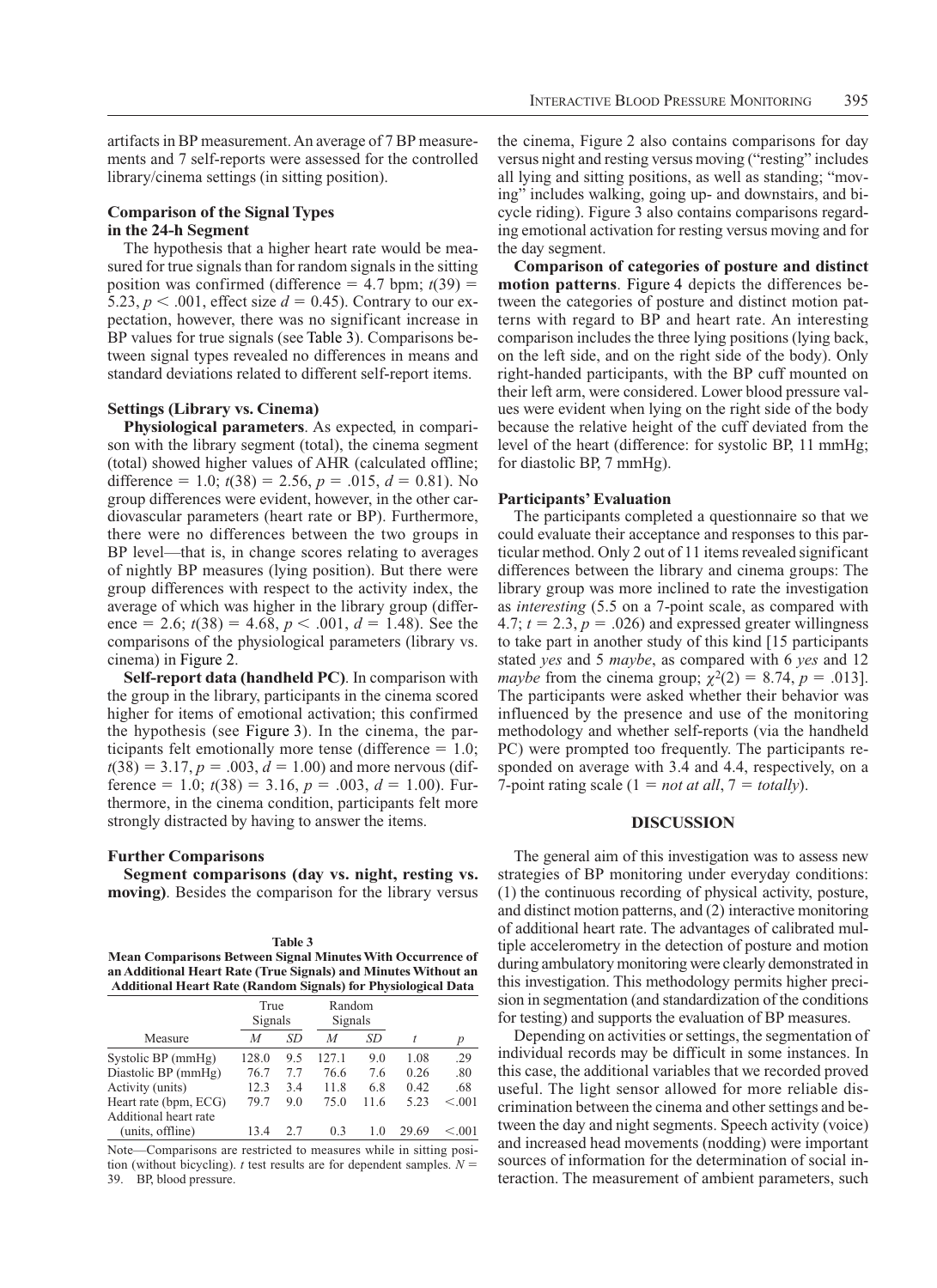

**Figure 2. Mean comparisons of the physiological variables between the paired segments night/day (general segments), library/cinema (sitting position), and resting/moving. Means and standard deviations are included, as well as results from a** *t* **test for the library**  versus cinema comparison ( $N = 20$ ) and from a *t* test for dependent samples (BP) for the comparisons night versus day and resting versus moving ( $N = 40$  and  $N = 38$ , respectively).  $\pi R = 0.05$ ,  $\pi R = 0.01$ . **versus moving (** $N = 40$  **and**  $N = 38$ **, respectively).**  $*$ *p* **< .05.** 

as noise level, temperature, and barometric pressure (indicating height), and the behavioral correlates of such data should be further evaluated in multichannel recordings (see Fahrenberg, Leonhart, & Foerster, 2002).

The expected differences in degree of emotional activation between the settings were reflected in the self-report data. Participants in the cinema group were emotionally tenser and more nervous. Accordingly, the findings revealed that the cinema condition elicited a higher AHR. Corresponding to our expectation, "true" feedback signals were associated with a higher heart rate than were "random" feedback signals.

Occurrence of AHR was not associated with higher BP readings in this study. This finding seems to suggest that the AHR methodology is not suited to detection of emotional BP changes in ambulatory monitoring. However, several issues were involved.

Viewing emotional movies did not elicit the expected significant rise in BP. It appears that such reactions can be elicited only by movies with extremely provocative or distressing content (Myrtek, 2004). Obviously, substantial BP reactivity is required to test whether AHR and rises in BP occur concurrently. In the present investigation, the BP measurement was triggered following the detection of an AHR; that is, the measuring process resulted in BP values being available with a time lag of about 1 min. It can be assumed that part of the dynamics were already lost before the BP measuring process was complete.

Furthermore, it is debatable whether phasic reactions in heart rate and BP are highly synchronized. In a methods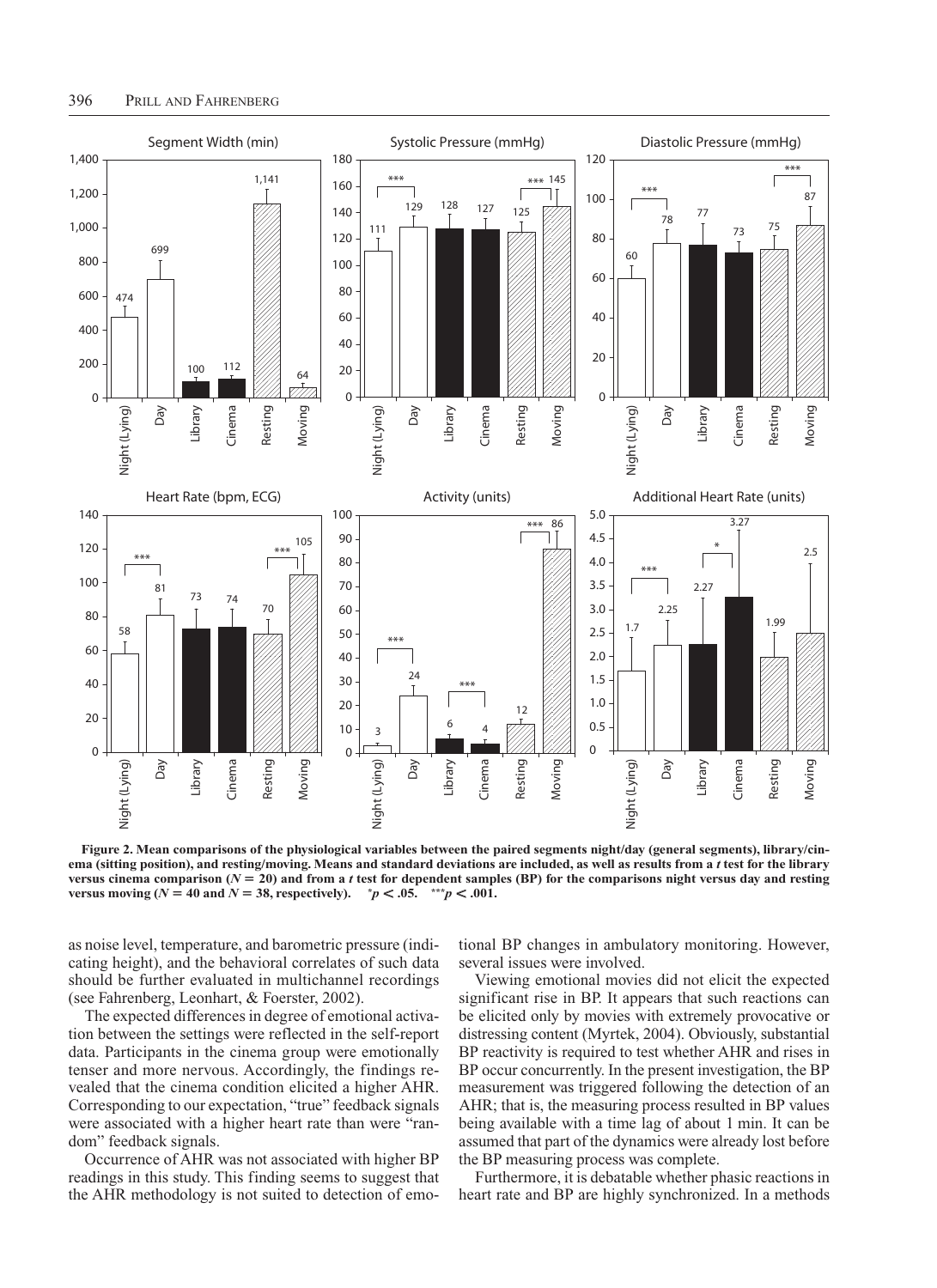

**Figure 3. Mean comparisons of self-ratings (emotional activation) between the paired segments library/ cinema (sitting position) and resting/moving, referring to the day segment. Means and standard deviations**  are provided for the graduated answer choices  $(1 = not at all, 7 = totally)$ , as well as the results of a *t* test for the comparison library versus cinema ( $N = 20$ ) and a *t* test for dependent samples for the comparison **resting versus moving (** $N = 40$ **).**  $*^{*}p < .01$ .  $*^{*}p < .001$ .

study, heart rate and finger BP were recorded by use of a Portapres device (BMI-TNO, Amsterdam) in 10 hypertensive patients during an interview, thus providing for appropriate variances. On average, 110 segments of 30sec duration were used. Within-subjects correlation coefficients for systolic BP and heart rate ranged from .34 to .61; that is, the correlations were positive in each case, but from small to medium in size. Although the precision and



Blood pressure and heart rate of distinct motion patterns and postures

**Figure 4. Blood pressure (BP) and heart rate (from a BP monitor) associated with distinct motion patterns and postures (means and standard deviations). The categories are, from left to right: sitting upright** ( $N = 40$ ); sitting leaning forward ( $N = 35$ ); sitting leaning back ( $N = 37$ ); standing ( $N = 37$ ); standing ( $N = 37$ ); standing ( $N = 37$ ); standing ( $N = 37$ ); standing ( $N = 37$ ); standing ( $N = 37$ ); standing ( $N =$ **40);** lying on the back ( $N = 32$ , right-handers only); lying on the right side ( $N = 25$ , right-handers only); lying on the left side ( $N = 25$ , right-handers only); walking ( $N = 29$ ); going upstairs ( $N = 10$ **25); going downstairs (** $N = 7$ **); cycling (** $N = 8$ **). The classification is based on individual reference patterns according to Foerster's algorithm, with the exception of cycling, which was reported by participants and given a plausibility check by means of activity and posture.**